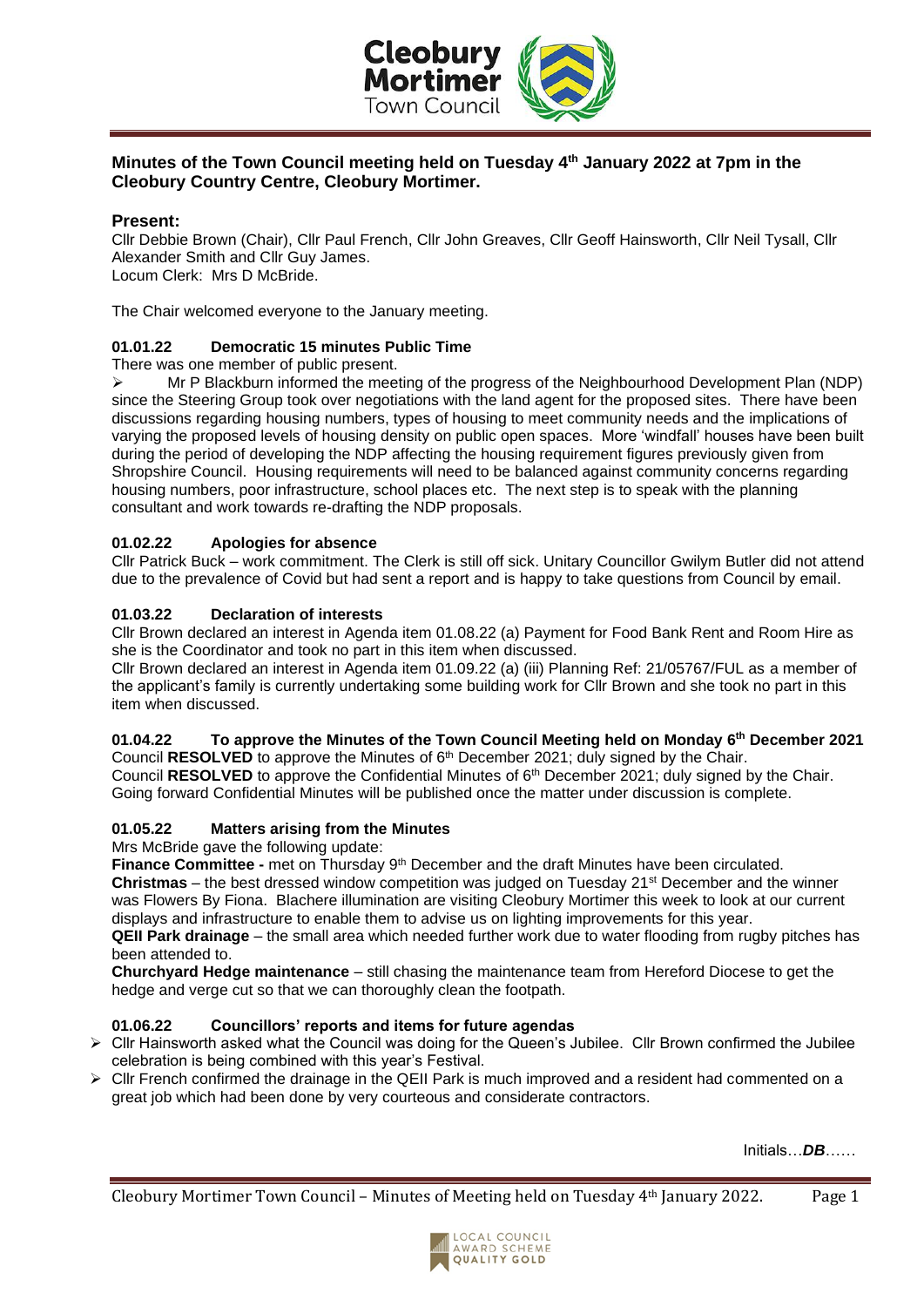

- $\triangleright$  Cllr James informed the meeting that he has continued with pruning trees and shrubs around the edge of the Playing Field and helped move the cricket rain covers from the open area. The grass cutter is also to be moved towards the sheds. This together with the levelling of the soil tump has opened up the field and it will be more accessible for grass cutting this summer. A meeting will be arranged with the grass cutting contractor, Cllr French, Cllr James and Mrs McBride to clarify the work required going forward.
- ➢ Cllr Brown asked Cllr Hainsworth to check the Parish Hall Committee has Trustee Indemnity insurance cover. Cllr Hainsworth stated they have this in place and will confirm this in writing to Mrs McBride. Council noted that Cllr Hainsworth has been made a Trustee and advised him that he will need to be mindful of declaring interests at meetings of either body going forward. Cllr Brown commented that any confidential items must not be discussed during the part of the Council meeting open to the public.

## **01.07.22 Unitary Councillors' Reports.**

Further to Cllr Butler's report, Council asked Mrs McBride to follow up with the Council's dissatisfaction with the lack of consultation regarding CIL allocations and the lack of progress with updating the Place Plan in recent years. We will request a copy of the traffic survey which is currently being carried out on the A4117. Clarification is required on Cllr Butler's statement urging local councils to look at their precepts with regards to local maintenance. Cllr Harris will be asked for Shropshire Council's stance on the Pension Fund investments and whether they will be divested away from fossil fuel companies.

## **01.08.22 Financial Matters**

**a)** Council RESOLVED to approve the following payments and cheques were signed: West Mercia Energy - Toilet Electric (November) - £131.30 SALC – Charitable Trusts, Code of Conduct and Councillor Training - £275.00 Cleobury Country – Meeting Room Hire - £67.50 Cleobury Country – Office Rent (December 2021 – February 2022) - £1,199.99 Alan Guest – Grass Cutting (October) and grounds maintenance - £824.57 Andrea Pellegram – NDP Consultancy - £879.96 Cleobury Mortimer Concert Brass – Christmas Event - £50.00 Platters & Plates – refreshments for volunteers - £60.00 Market Hall Trust – Office Rent and Room Hire (Food Bank) - £850.00 Petty Cash top up - £200.00 HMRC – PAYE & NI (December) - £1,276.01 Payments made since last meeting: December Wages - £3,907.78 There was an additional payment required after the Agenda was posted: Chaffinch Document – Data destruction - £39.60.

## **b) Council noted the following receipts:**

 Food Bank Donations - £50.00 Bank Interest - £1.80 Playing Field receipts - £72.99 Parish Hall receipt - £100.00

# **c) Council noted the following Debit Card payments:**

Viking – Toilet and CCTV Supplies - £40.24 The Range – Security Box - £11.99 Currys PCW – DVD Writer (CCTV) - £34.99

- **d) Council considered and RESOLVED to approve the Budget and Precept proposals for 2022-23.**  The Precept will remain at £116,749 which means a reduction in the cost per household due to an increase in the taxbase figure (number of households) over the past year.
- **e) Council considered and RESOLVED to approve the purchase of two planters through the Welcome Back Fund.** From £5,941.00 awarded by Shropshire Council they are using £4,145.90 for Street Cleaning and Maintenance. The Town Council can spend the remainder on Christmas lights (£926) and the new planters (£869.10).

Initials…*DB*……

Cleobury Mortimer Town Council – Minutes of Meeting held on Tuesday 4th January 2022. Page 2

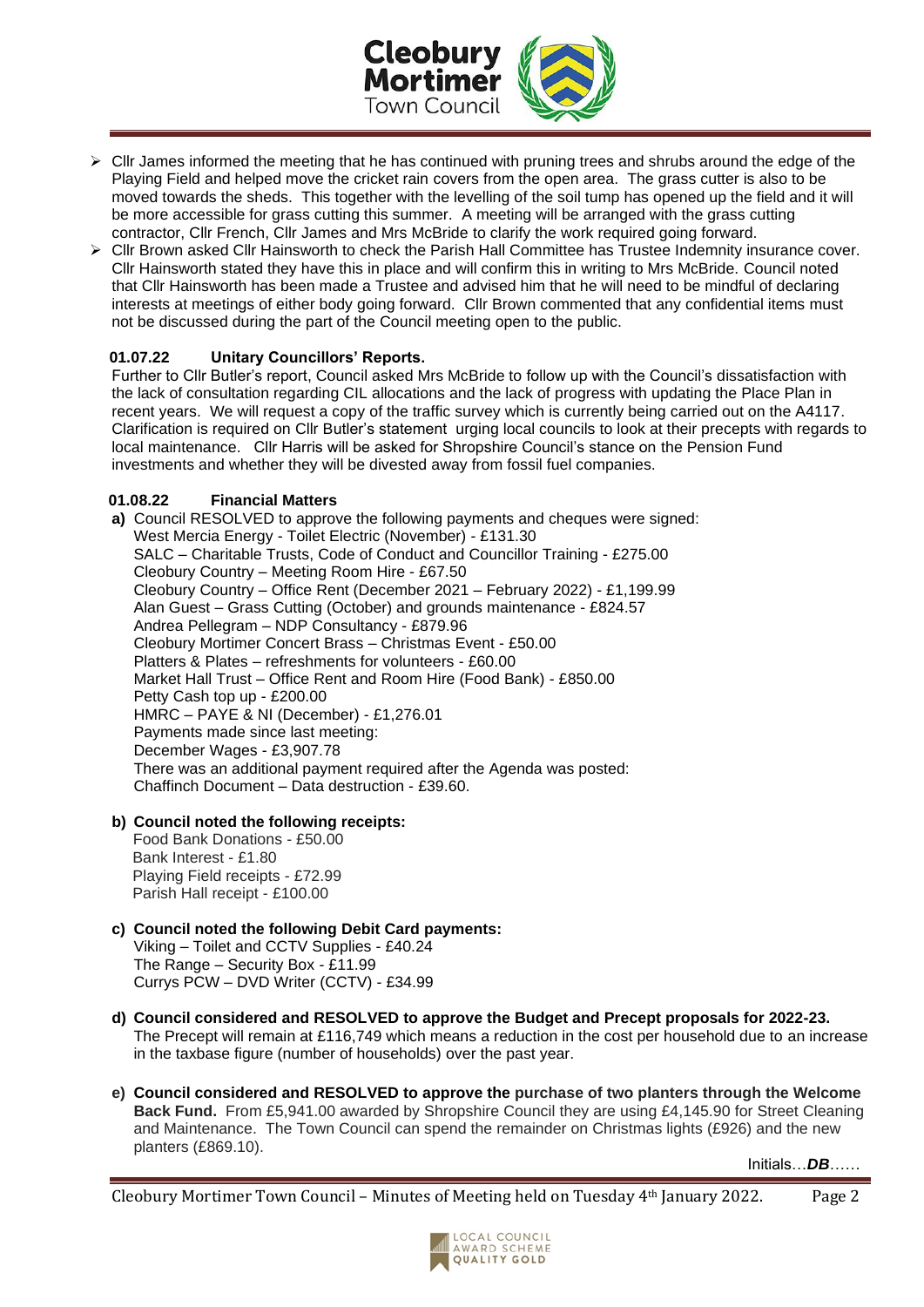

## **01.09.22 Planning Matters**

## **a) New Planning Applications:**

- 1. Reference: 21/05720/FUL (validated: 08/12/2021) Address: Mawley Hall, Cleobury Mortimer, Kidderminster, Shropshire, DY14 8PN Proposal: Re-instatement of historic ground level within service yard and installation of a timber structure to house condenser units and I.T equipment and associated works Applicant: Mawley Hall LLP (C/o Agent) Outcome: Council RESOLVED to have no objection to the proposals.
- 2. Reference: 21/05721/LBC (validated: 08/12/2021) Address: Mawley Hall, Cleobury Mortimer, Kidderminster, Shropshire, DY14 8PN Proposal: Re-instatement of historic ground level within service yard and installation of a timber structure to house condenser units and I.T equipment and associated works affecting a Grade II Listed Building Applicant: Mawley Hall LLP (C/o Agent) Outcome: Council RESOLVED to have no objection to the proposals.
- 3. Reference: 21/05767/FUL (validated: 17/12/2021) Address: Proposed Conversion Of Building At Redthorne Farm, Redthorne Hill, Cleobury Mortimer. Proposal: Application under Section 73A of the Town and Country Planning Act 1990 for the conversion of former agricultural store to office Applicant: Mr G Poyner (4 Withies Bank, Oreton, Kidderminster, DY14 0TB) Outcome: Council RESOLVED to have no objection to the proposals.
- 4. Reference: 21/05467/FUL (validated: 21/12/2021) Address: 1 College Close, Cleobury Mortimer, DY14 8PG Proposal: Erection of an entrance porch to the front and removal of part of a beech hedgerow and replacement with a 2.1m high close boarded timber fence Applicant: Mr And Mrs P Hall (1 College Close, Cleobury Mortimer, Shropshire, DY14 8PG) Outcome: Council RESOLVED to have no objection to the proposals subject to the remaining hedge being cut back to the legal boundary on an annual basis to improve pedestrian safety.

## **b) Planning Decisions - FOR INFORMATION ONLY:**

- 1. Reference: 21/04912/FUL (validated: 27/10/2021) Address: The Old Barn, Hungry Hill Farm, Cleobury Mortimer, Shropshire, DY14 9BH Proposal: Change of use of land and erection of single storey extension to existing dwelling following demolition of redundant agricultural buildings. Applicant: Mr. Paul Booton (The Old Barn, Hungry Hill Farm, Cleobury Mortimer, DY14 9BH). Decision: Permission Granted.
- 2. Reference: 21/05132/DEM (validated: 29/10/2021)

Address: Cleobury Hills, High Street, Cleobury Mortimer, Shropshire, DY14 8DN Proposal: Application for Prior Approval under Schedule 2, Part 11 Class B of the Town and Country Planning (General Permitted Development) Order 2015 for the demolition of 61-bed nursing home; removal of below ground foundations, retaining walls, services and hard and soft landscaping; retention of car parking, access and boundary fencing/walls. Applicant: Neil Boddison Associates (Perton Manor, Wrottesley Park Road, Perton, WV8 2HE).

Decision: Permission Granted.

## **01.10.22 To consider our community policing priorities for West Mercia Police.**

Council felt that the main concerns are around the lack of visibility and proactive work by the police with young people. If the police dealt with anti-social behaviour more visibly this would send a strong message and help reduce more serious issues ie drug dealing. Also, strong enforcement of parking and speeding would improve public safety and community goodwill. The police will be encouraged to attend Council meetings again.

Initials…*DB*……